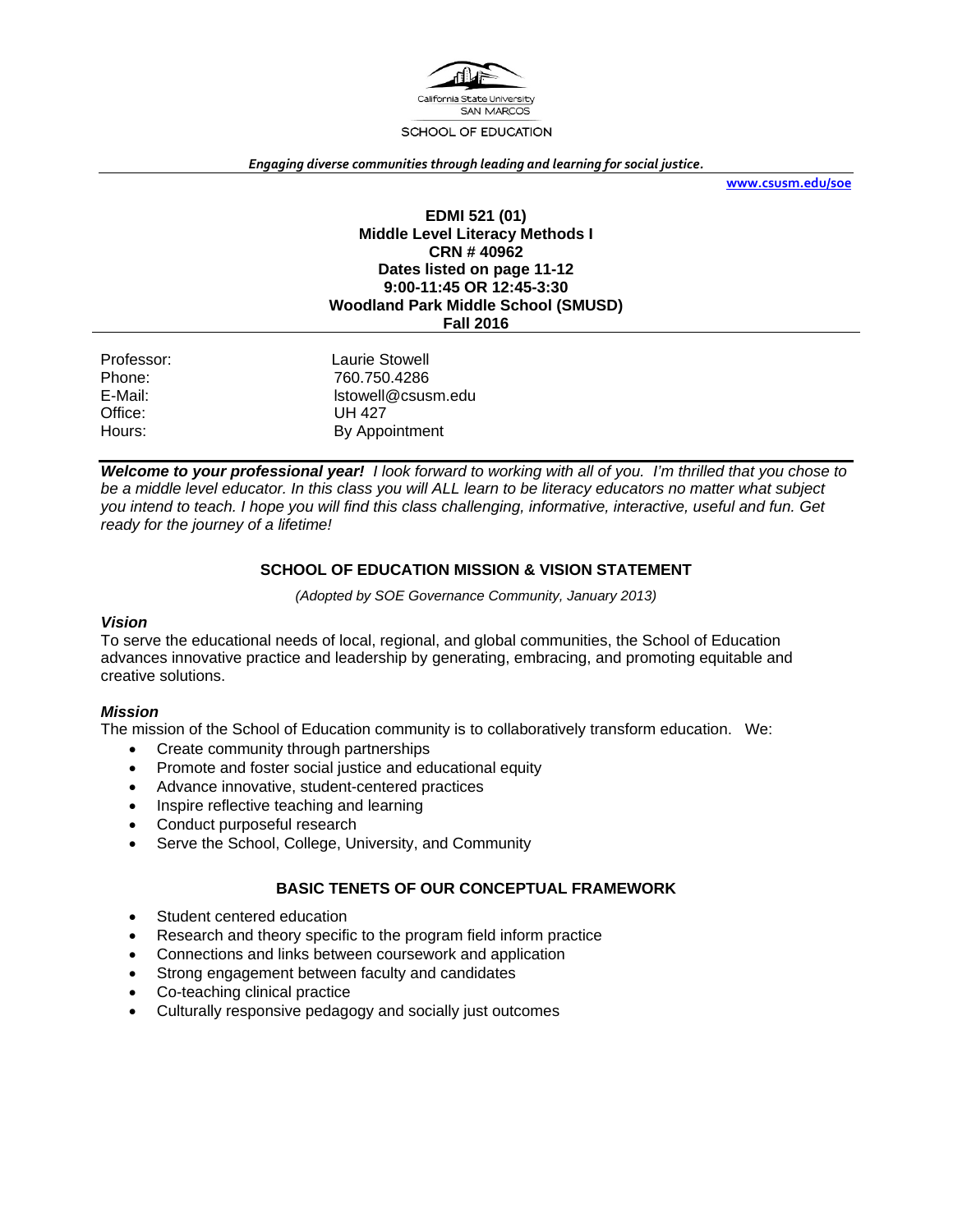### **COURSE DESCRIPTION**

Focuses on developing a preliminary understanding of theory, methodology, and assessment of English Language Arts and second language Learning in self-contained or departmentalized settings.

The primary aim of this course is for students to develop an understanding of the theory, methodology, and assessment of English language arts and second language learning in integrated and inclusive elementary and middle school classrooms.

#### **Course Prerequisites**

Admission to the SOE Middle Level Education Program

#### **Course Objectives**

KNOWLEDGE - Teacher candidates will:

- Gain an understanding of how a first and second language is acquired.
- Gain an understanding of the reading process and its relationship to thought, language and learning and the knowledge of reading content including: word analysis, fluency, vocabulary- academic language- and background knowledge, reading comprehension, literary response and analysis.
- Gain understanding of how to learn to read and write in first and second languages.
- Become familiar with how to "deliver a comprehensive program of systematic, explicit instruction in reading, writing, listening, and speaking aligned to the California Common Core State Standards.
- Become familiar with "multiple monitoring measures within the three basic types of assessments to determine students' progress towards state adopted content standards."
- Become familiar with "differentiated reading instruction and interventions to meet the needs of the *full range of learners (including struggling readers, students with special needs, English learners, speakers of non-standard English, and advanced learners)* who have varied reading levels and language backgrounds."

SKILLS - Teacher candidates will:

- Become sensitive observers of children's language using behaviors.
- Demonstrate knowledge and ability to utilize multiple monitoring measures within the three basic types of assessments to determine students' progress towards state adopted content standards: entry level assessment for instructional planning, monitoring student progress, post test or summative assessment.
- Be able to analyze and interpret results [of children's reading and writing behaviors] to plan effective and differentiated instruction and interventions.
- Demonstrate knowledge of components of effective instructional delivery in reading, writing and listening and speaking.
- Develop the ability to select appropriate materials and instructional strategies to meet the individual needs of students and use "State Board of Education (SBE)-adopted core instructional materials for both instruction and intervention.
- Develop the ability to differentiate literacy instruction in order to provide Universal Access.
- Learn how to organize the classroom for teaching reading and writing to the *full range of learners (including struggling readers, students with special needs, English learners, speakers of nonstandard English, and advanced learners)* who have varied reading levels and language backgrounds

### ATTITUDES AND VALUES – Teacher candidates will:

- Develop an appreciation for the natural language abilities children possess for processing and producing print.
- To appreciate the need and value of integrating reading writing into all curricular areas
- Affirm the importance of a rich environment for an effective language arts program.
- Develop a sensitivity to and appreciation for culturally and linguistically diverse learners.
- Develop a sensitivity to and appreciation for the importance of reading and writing for students' own personal and professional growth.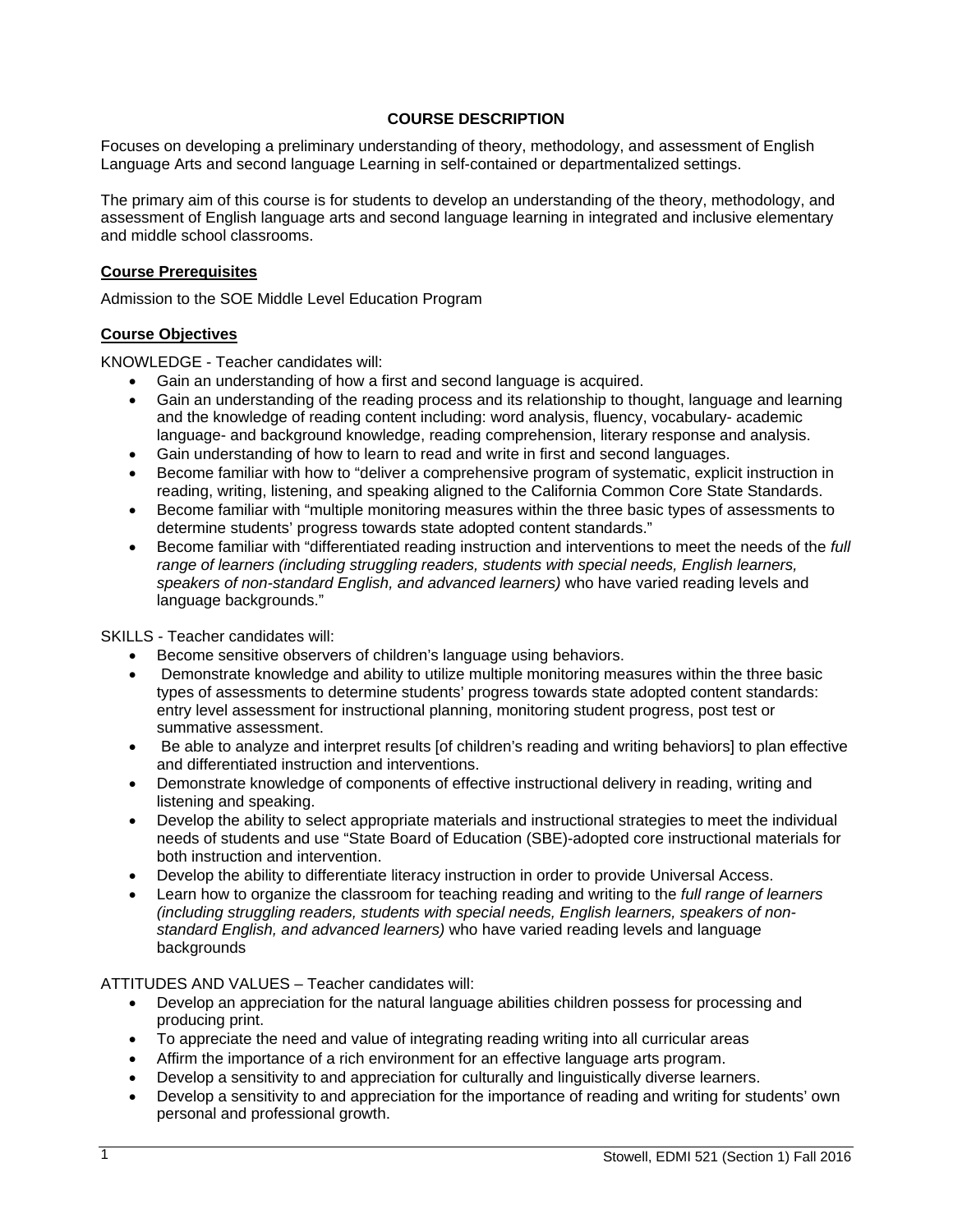Develop a respect for each student, his/her abilities and background and the student's right to instruction that meets his/her individual needs.

## **REQUIRED TEXTS, MATERIALS AND/OR ACCOUNTS**

Cunningham, P and Allington, R. (2015) *Classrooms that work, 6th edition.* New York: Allyn and Bacon. Cooper, J. D., Kiger, N., & Robinson, M. (2014). *Literacy: Helping Students Construct Meaning, 9th Edition*. Upper Saddle River, NJ: Prentice Hall. ISBN: 978-1285432427 National Common Core Initiative: http://www.corestandards.org/read-the-standards/ (view College and Career Anchor Standards here) Rethinking schools (2014) *Open Minds to Equality* 

ELA/ELD Framework: (download the full framework approved July 2015): https://www.mydigitalchalkboard.org/cognoti/content/file/resources/documents/4b/4b6b5574/4b6b5574ba634 f2a0d505cc4b0e78013ab4a7f9a/FrameworkFINAL72415.pdf ELA/ELD Framework chapter by chapter: http://www.cde.ca.gov/ci/rl/cf/elaeldfrmwrksbeadopted.asp

## **Recommended (optional)**

Cunningham, P. (2013)(6th ed.) *Phonics They Use* Allington, R. *What really matters in fluency.*  Zarrillo, J. J. (2010). (3rd ed.) *Ready for Revised RICA: A test preparation guide for California's Reading Instruction Competence Assessment.* Merrill Prentice Hall.

### **Choice Books (You will choose one to read)**

Alexander, K. (2014) *Crossover* Alexie, S. (2008). *The absolutely true diary of a part time Indian* Fleischman, J (2004)*. Phineas Gage: A gruesome but true story about brain science* Levithan, D. (2005) *Boy meets boy* Brown, D. J. S (2015). *The Boys in the boat Bell, C. (2015) El Deafo* 

## **TEACHER CANDIDATE LEARNING OUTCOMES**

### **Authorization to Teach English Learners**

This credential program has been specifically designed to prepare teachers for the diversity of languages often encountered in California public school classrooms. The authorization to teach English learners is met through the infusion of content and experiences within the credential program, as well as additional coursework. Candidates successfully completing this program receive a credential with authorization to teach English learners. *(Approved by CCTC in SB 2042 Program Standards, August 02)*

## **Teacher Performance Expectation (TPE) Competencies**

The course objectives, assignments, and assessments have been aligned with the CTC standards for the Multiple Subject Credential. This course is designed to help teachers seeking a California teaching credential to develop the skills, knowledge, and attitudes necessary to assist schools and district in implementing effective programs for all students. The successful candidate will be able to merge theory and practice in order to realize a comprehensive and extensive educational program for all students. You will be required to formally address the following TPE in this course:

TPE 1A- Subject-Specific Pedagogical Skills for Multiple Subject Teaching Assignments: Reading Language Arts.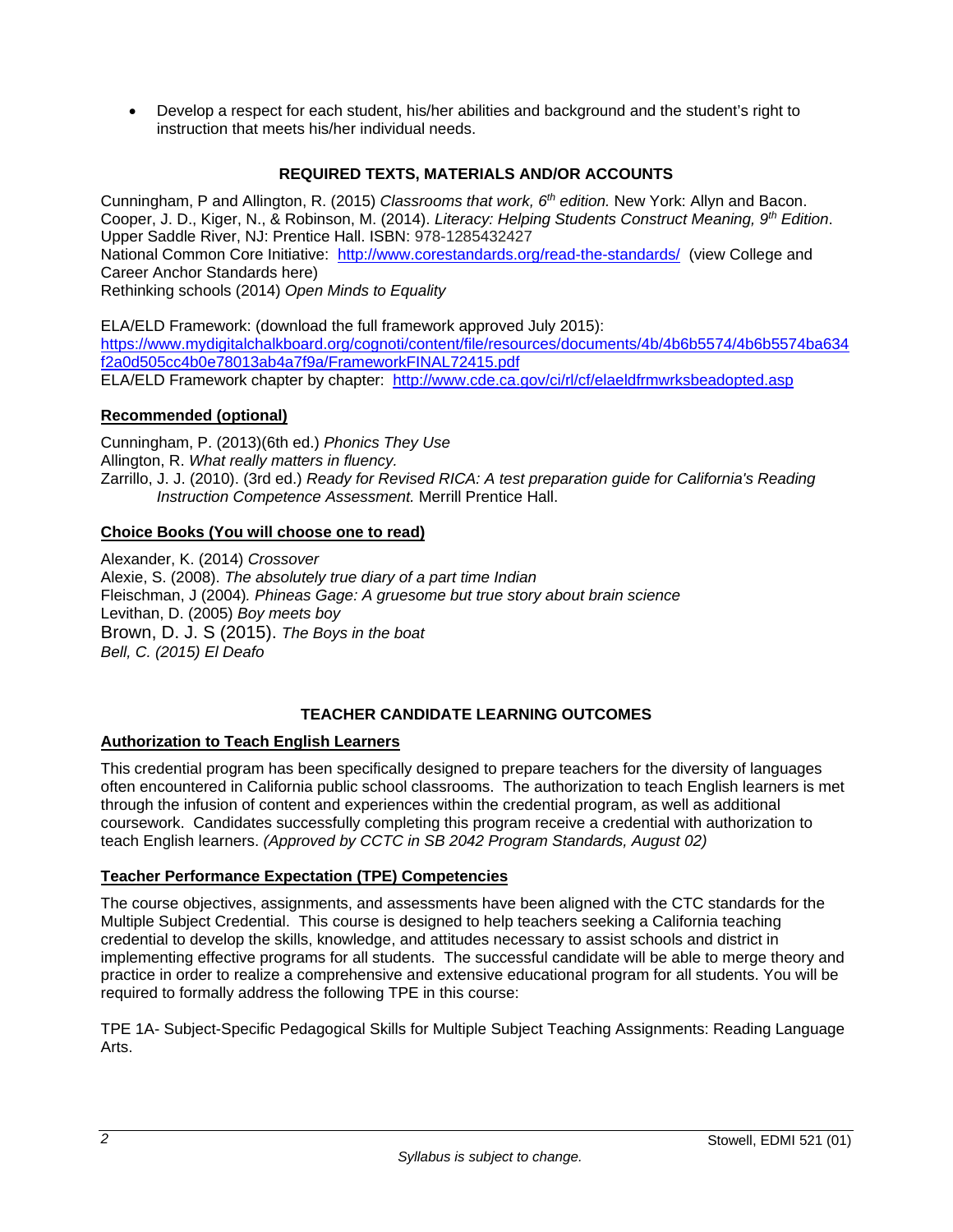### **Teacher Performance Assessment**

Beginning July 1, 2008 all California credential candidates must successfully complete a state-approved Teacher Performance Assessment (TPA), as part of the credential program of preparation. During the 2015- 16 academic year the CSUSM credential programs will use either the CalTPA (California Teacher Performance Assessment) or the edTPA (Educative Teacher Performance Assessment).

Check with your program coordinator to determine which assessment is used for your credential program.

### **CalTPA**

To assist with your successful completion of the CalTPA, a series of informational seminars are offered over the course of the program. TPA related questions and logistical concerns are to be addressed during the seminars. Your attendance to TPA seminars will greatly contribute to your success on the assessment. The CalTPA Candidate Handbook, TPA seminar schedule, and other TPA support materials may be found on the SOE website: http://www.csusm.edu/education/CalTPA/ProgramMaterialsTPA.html

### **edTPA**

Beginning in fall 2015, for newly entering initial candidates, the CSUSM assessment system is the edTPA. To assist with your successful completion of the edTPA, a capstone class is part of your curriculum. In this class edTPA related questions and logistical concerns are addressed. Additional support materials are available on the edTPA website: http://www.edtpa.com/PageView.aspx?f=GEN\_Candidates.html

Additionally, to support your success in your credential program and with TPA, SOE classes use common pedagogical language, lesson plans (lesson designs), and unit plans (unit designs).

### **GENERAL CONSIDERATIONS**

### **This syllabus is subject to change.**

### **School of Education Attendance Policy**

Due to the dynamic and interactive nature of courses in the School of Education, all candidates are expected to attend all classes and participate actively. At a minimum, candidates must attend more than 80% of class time, or s/he may not receive a passing grade for the course at the discretion of the instructor. Individual instructors may adopt more stringent attendance requirements. Should the candidate have extenuating circumstances, s/he should contact the instructor as soon as possible. *(Adopted by the COE Governance Community, December, 1997).*

*For this course: Students missing two class sessions will see their grades reduced by one full grade. Students missing three or more class sessions will see their grades reduced by two full grades. Leaving early or arriving late by more than 15 minutes constitutes one absence. Illness and emergencies are considered on a case-by-case basis; however, notification of an absence does not constitute an excuse.* 

#### **Students with Disabilities Requiring Reasonable Accommodations**

Candidates with disabilities who require reasonable accommodations must be approved for services by providing appropriate and recent documentation to the Office of Disable Student Services (DSS). This office is located in Craven Hall 4300, and can be contacted by phone at (760) 750-4905, or TTY (760) 750-4909. Candidates authorized by DSS to receive reasonable accommodations should meet with their instructor during office hours or, in order to ensure confidentiality, in a more private setting.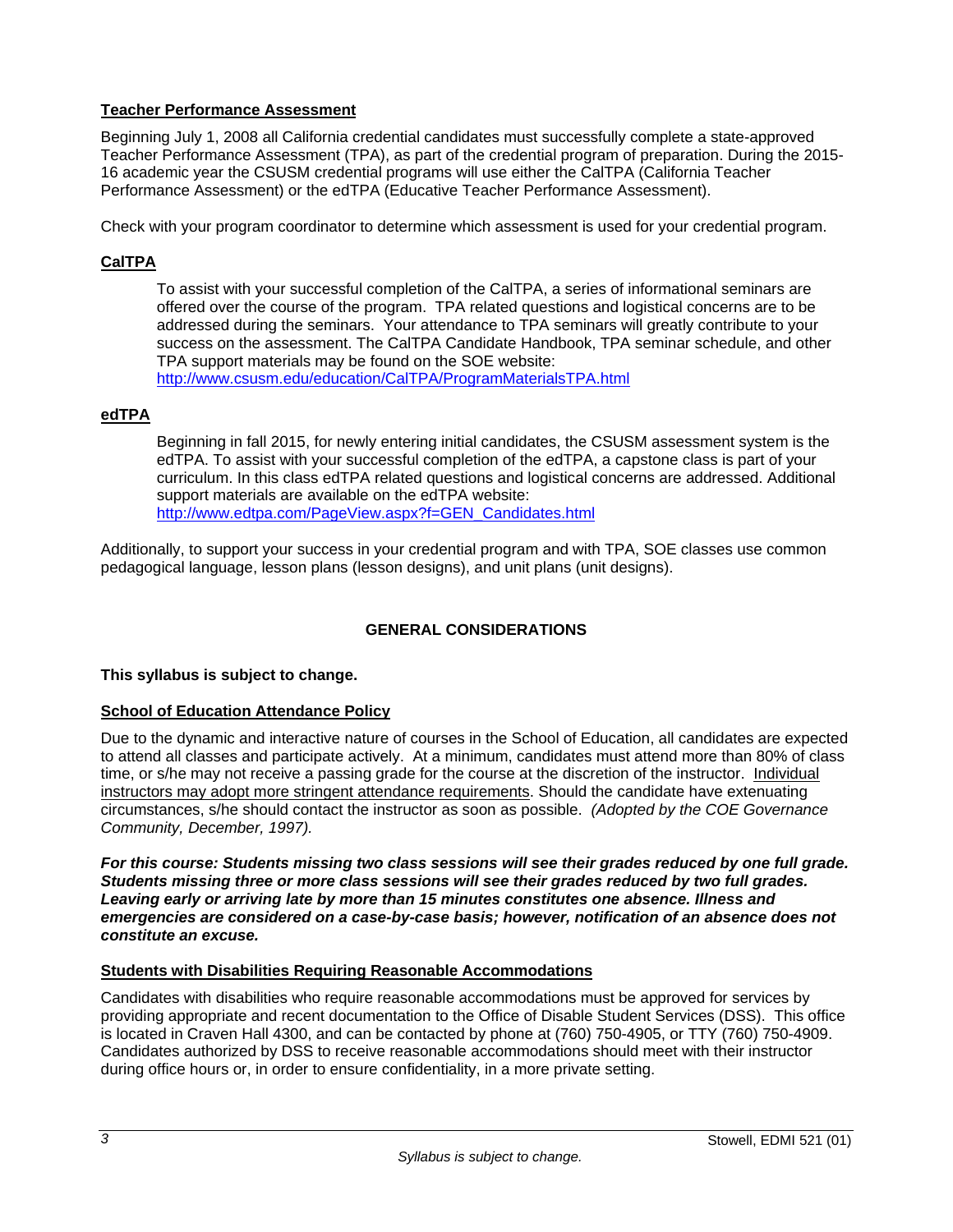### **All University Writing Requirement**

Every course at the university, including this one, must have a writing requirement of at least 2500 words. Writing requirements for this class will be met through the signature assignments as described below.

### **CSUSM Academic Honesty Policy**

Students will be expected to adhere to standards of academic honesty and integrity, as outlined in the Student Academic Honesty Policy. All assignments must be original work, clear and error-free. All ideas/material that are borrowed from other sources must have appropriate references to the original sources. Any quoted material should give credit to the source and be punctuated accordingly.

Academic Honesty and Integrity: Students are responsible for honest completion and representation of their work. Your course catalog details the ethical standards and penalties for infractions. There will be zero tolerance for infractions. If you believe there has been an infraction by someone in the class, please bring it to the instructor's attention. The instructor reserves the right to discipline any student for academic dishonesty, in accordance with the general rules and regulations of the university. Disciplinary action may include the lowering of grades and/or the assignment of a failing grade for an exam, assignment, or the class as a whole.

Incidents of Academic Dishonesty will be reported to the Dean of Students. Sanctions at the University level may include suspension or expulsion from the University.

Refer to the full Academic Honesty Policy at: http://www.csusm.edu/policies/active/documents/Academic\_Honesty\_Policy.html

### **Plagiarism**

As an educator, it is expected that each candidate (course participant) will do his/her own work, and contribute equally to group projects and processes. Plagiarism or cheating is unacceptable under any circumstances. If you are in doubt about whether your work is paraphrased or plagiarized see the Plagiarism Prevention for Students website http://library.csusm.edu/plagiarism/index.html. If there are questions about academic honesty, please consult the University catalog.

### **Class Behavior Expectations**

Students in this class are expected to follow these basic principles:

- Demonstrate respect for oneself and for others.
- Treat others with dignity and behave in a way which promotes a physically and psychologically safe, secure, and supportive climate.
- Allow all community members to engage as full and active participants where the free flow of ideas is encouraged and affirmed.

### **Credit Hour Policy**

Students are expected to spend a minimum of two hours outside of the classroom each week for each unit of credit engaged in learning.

### **Use of Technology**

Candidates are expected to demonstrate competency in the use of various forms of technology (i.e. word processing, electronic mail, Moodle, use of the Internet, and/or multimedia presentations). Specific requirements for course assignments with regard to technology are at the discretion of the instructor. Keep a digital copy of all assignments for use in your teaching portfolio. All assignments will be submitted online, and some will be submitted in hard copy as well. Details will be given in class.

Assume that technology will fail at some point. Do not assume that everything will go smoothly when it comes to computers. Plan ahead. Do not leave completion/submission of assignments/projects for the last possible moment.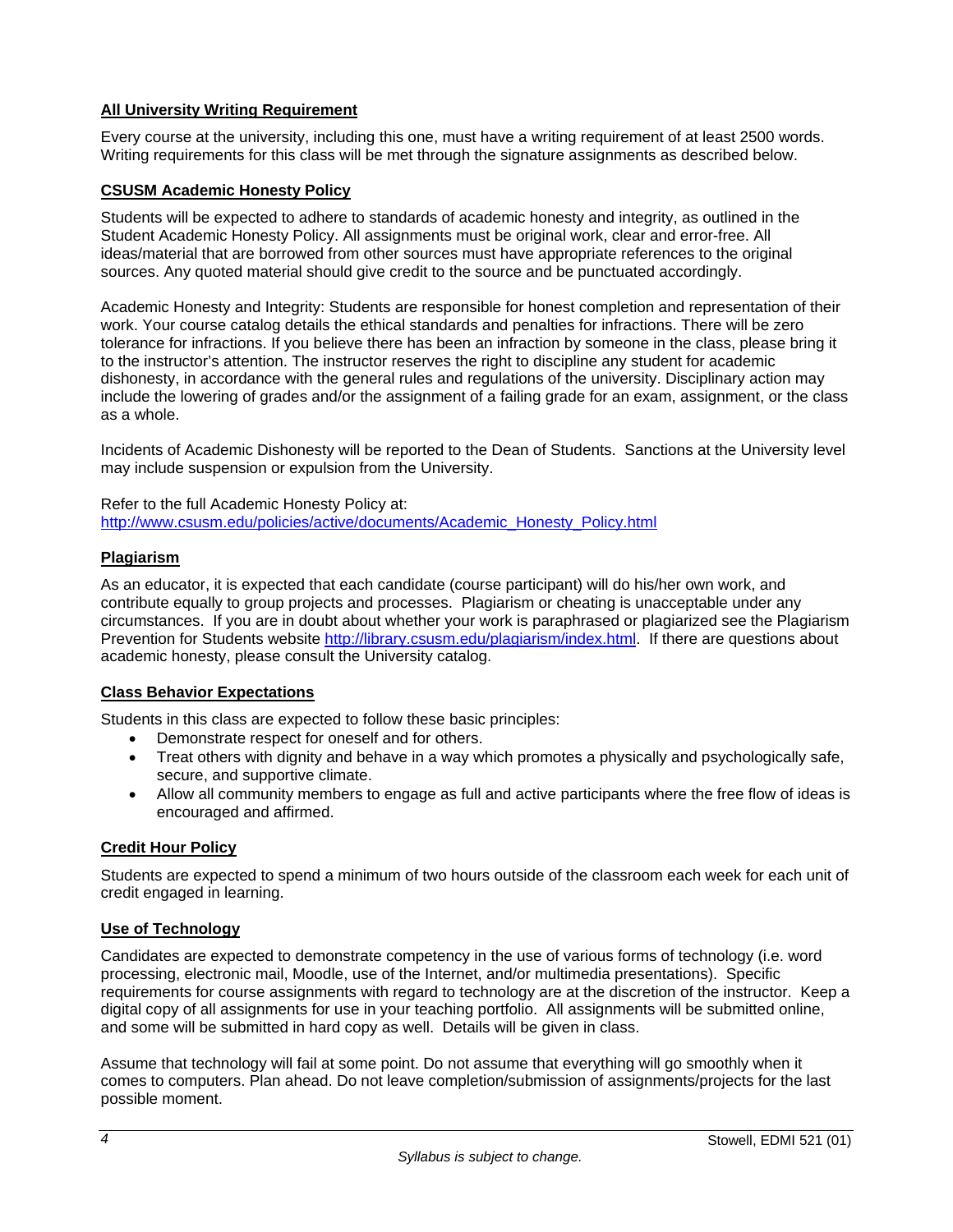### **Contact Information for Technical Support Assistance**

If you need any technical support, contact IITS Student Help Desk: http://www.csusm.edu/sth/.

#### **Electronic Communication Protocol**

Electronic correspondence is a part of your professional interactions. If you need to contact the instructor, email is often the easiest way to do so. It is my intention to respond to all received e-mails in a timely manner. Please be reminded that e-mail and on-line discussions are a very specific form of communication, with their own nuances and etiquette. For instance, electronic messages sent in all upper case (or lower case) letters, major typos, or slang, often communicate more than the sender originally intended. With that said, please be mindful of all e-mail and on-line discussion messages you send to your colleagues, to faculty members in the School of Education, or to persons within the greater educational community. All electronic messages should be crafted with professionalism and care.

Things to consider:

- Would I say in person what this electronic message specifically says?
- How could this message be misconstrued?
- Does this message represent my highest self?
- Am I sending this electronic message to avoid a face-to-face conversation?

In addition, if there is ever a concern with an electronic message sent to you, please talk with the author in person in order to correct any confusion.

### **COURSE REQUIREMENTS**

Assignments are to be turned in on the due date, no exceptions. Hand-written work is not accepted. Assignments should use size 12 font and be double-spaced. Proofread and edit word-processed assignments prior to submission to ensure the text is fairly error-free (grammar, spelling), and ideas are logically and concisely presented. All citations, where appropriate, should use American Psychological Association (APA) format.

| <b>Assignment</b>                                                | <b>Points</b><br><b>Possible</b> |
|------------------------------------------------------------------|----------------------------------|
| Primary Grade Observation (due Oct. 6, 2016)                     | 25                               |
| Literacy Lesson Plan (sign up)<br><b>Focus: Reading Strategy</b> | 20                               |
| Investigating Literacy Assessments (due Oct. 19, 2016)           | 20                               |
| <b>Reading Responses</b>                                         | 30                               |
| Lit Circle Role sheet                                            | 5                                |
| <b>Total Points</b>                                              |                                  |

### **Grading Standards**

|    | 93-100 | А- | 90-92 |    |       |
|----|--------|----|-------|----|-------|
| B+ | 87-89  | в  | 83-86 | в- | 80-82 |
| C+ | 77-79  |    | 73-76 | C- | 70-72 |

In both the Literacy courses (EDMI 521 and EDMI 522), you will study topics in literacy instruction related to RICA domains.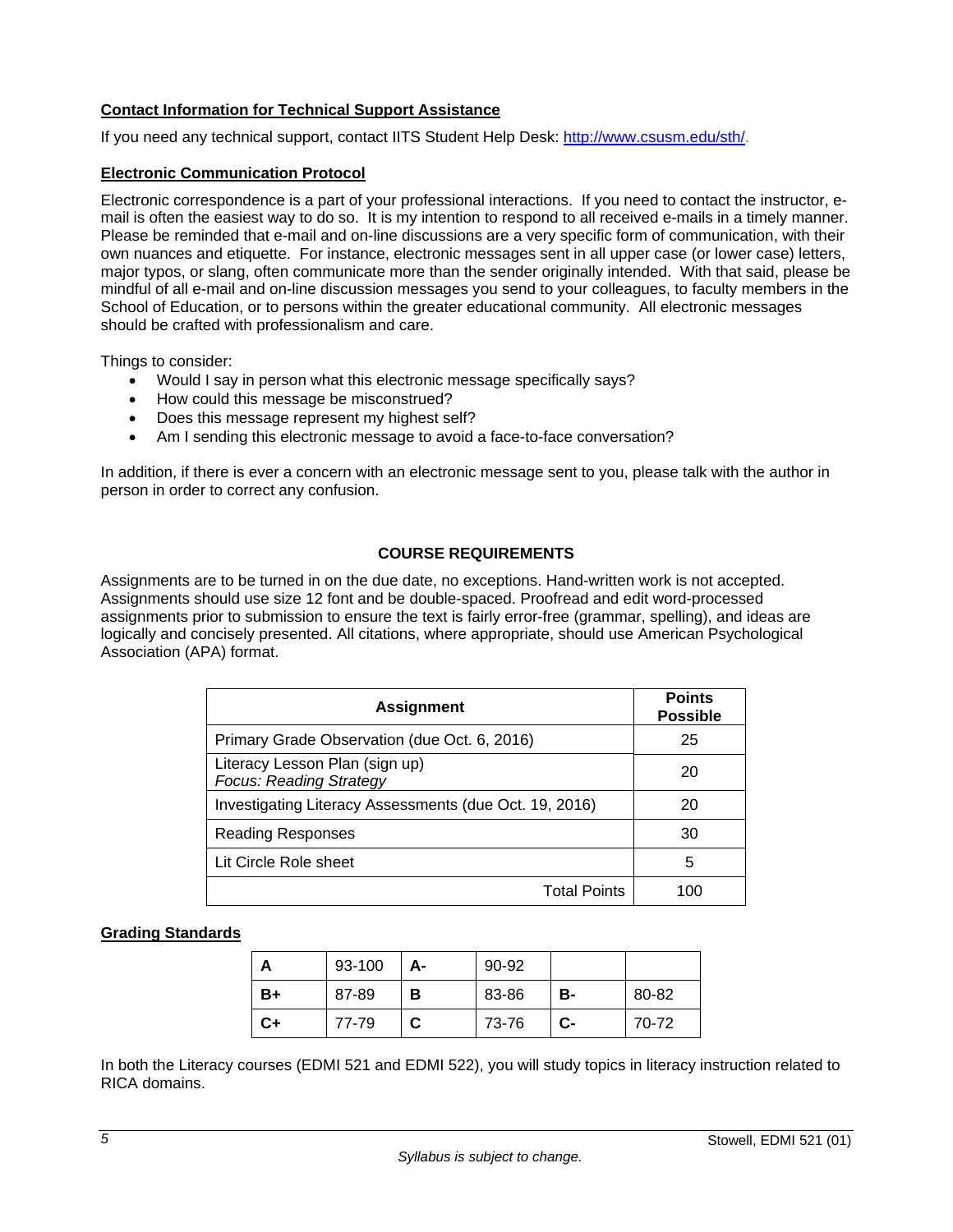| <b>RICA DOMAINS COVERED</b>                                  |  |  |
|--------------------------------------------------------------|--|--|
| Embedded in each area: Assessment, Universal                 |  |  |
| Access/Differentiated Instruction, Oral Language and Writing |  |  |
| Domain 1: Planning Reading Instruction based on Assessment   |  |  |
| Domain 2: Word Analysis                                      |  |  |
| Domain 3: Fluency                                            |  |  |
| Domain 4: Vocabulary, Academic Language, and Background      |  |  |
| Knowledge                                                    |  |  |
| Domain 5: Comprehension                                      |  |  |

## **PRIMARY GRADE OBSERVATION (25 pts.) (Due in Cougar Courses: Oct. 6, 2016 by midnight)**

You will spend one morning (2 to 2  $\frac{1}{2}$  hours) in a kindergarten or first grade classroom of your choice to observe beginning literacy instruction including as many of the following as

possible:

- Phonemic Awareness
- Concepts About Print
- Phonics Instruction
- Spelling Instruction
- Reading Comprehension-Narrative
- Supporting Reading through Oral and Written Language Development
- Vocabulary Development
- Writing

Then reflect upon what you saw, how it connected (or did not connect) to the theories you are learning this semester, and why the teacher made the pedagogical decisions that he/she did. Try to answer the following questions in your reflection:

- 1. How was the room organized, the physical layout?
- 2. Was there a classroom library? Was it organized in any particular way?
- 3. What opportunities did students have for independent reading? Did they choose what they read?
- 4. Did the teacher work in small groups? How were the groups organized? How were students placed in groups?
- 5. How did the teacher differentiate instruction? How did she meet the needs of all the students?
- 6. What was the rest of the class doing when the teacher worked in small groups?
- 7. What literacy concepts (see list above) did you observe?
- 8. What took place what was the nature of the instruction?
- 9. Did the teacher read aloud? What? For how long?
- 10. How much time was spent on reading instruction?
- 11. Was it a literacy rich environment? How so?
- 12. Was there evidence of student work in the room? What kind?
- 13. Did you see any kind of reading assessment? What was it? What was being assessed?
- 14. What else did you notice about early reading instruction?

Your final reflection will be a narrative about what you saw and your analysis of those observations. Please include the setting (small group, large group, one-on-one), what the teacher and the students did and what accommodations were made for students with special needs, or English language learners.

### **ANNOTATED MENU OF ASSESSMENTS (20 pts.) (Due on Cougar Courses: Oct. 19, 2016 by midnight)**

This is designed to familiarize you with a variety of assessment tools and evidence of student learning. You will describe the process and purpose of various assessment tools, including entry-level, progressmonitoring, and summative. Complete the Menu Section and then choose two assessment tools from your menu and describe how the information from that assessment would or could inform your instruction. What would you do with the assessment information you have gathered about your student(s). You may use an example you have observed or create a scenario in which an assessment might help you understand what a student, a small group or a whole class knows and how that will inform your teaching.

For **Menu Section**, complete a descriptive list of 10 different assessments. Be complete in your descriptions.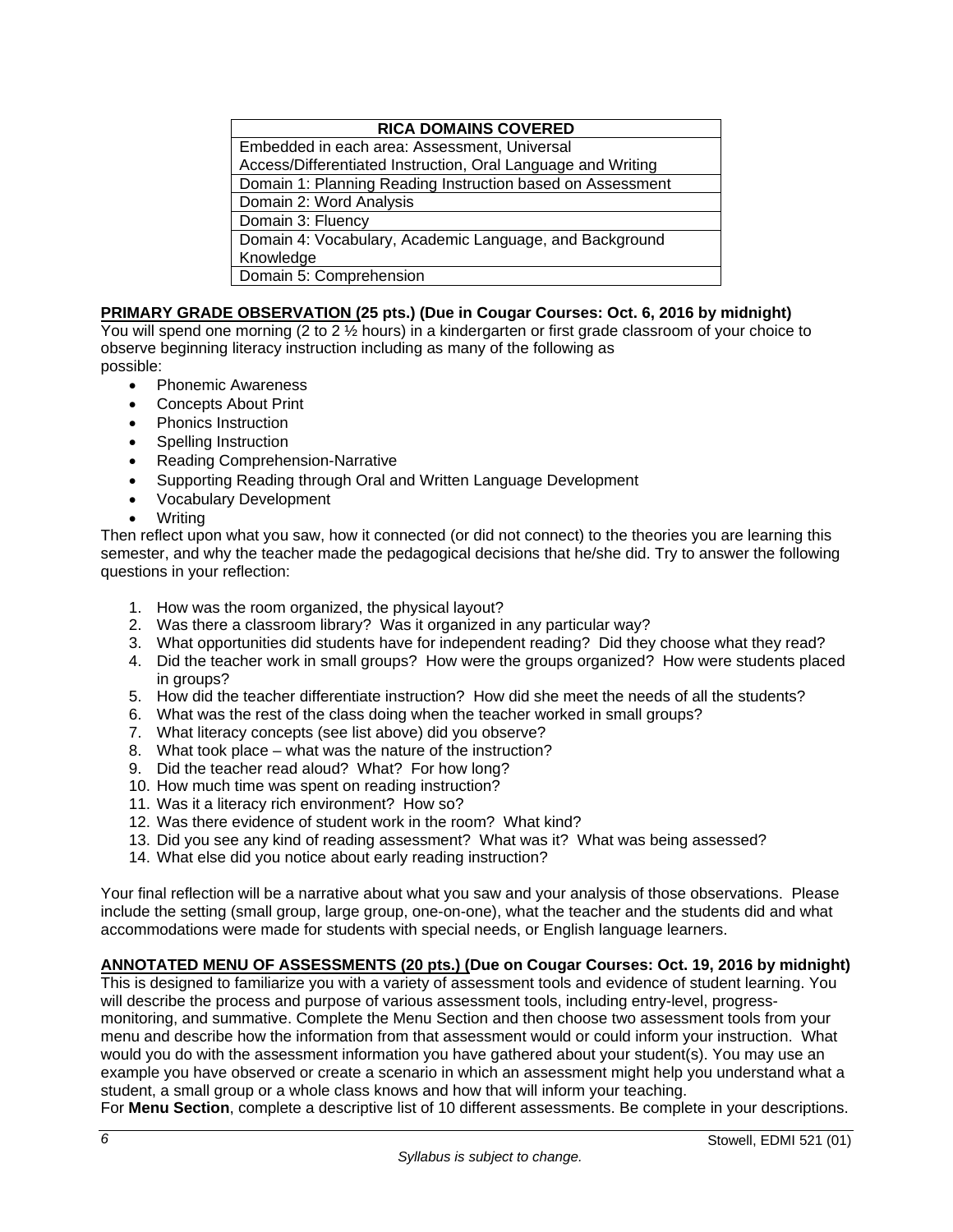| <b>MENU SECTION</b>             |                                 |                                       |                                        |                                          |
|---------------------------------|---------------------------------|---------------------------------------|----------------------------------------|------------------------------------------|
| <b>Write the</b><br>name of the | Is it entry-level,<br>progress- | <b>Describe the</b><br>purpose of the | Describe what the<br>assessor does and | <b>Describe the kinds</b><br>of data the |
| assessment.                     | monitoring, or<br>summative?    | assessment.                           | what the student<br>does.              | assessment<br>creates.                   |
| 1.                              |                                 |                                       |                                        |                                          |
| 2.                              |                                 |                                       |                                        |                                          |
| 3.                              |                                 |                                       |                                        |                                          |
| 4.                              |                                 |                                       |                                        |                                          |
| 5.                              |                                 |                                       |                                        |                                          |
| 6.                              |                                 |                                       |                                        |                                          |
| $\overline{7}$ .                |                                 |                                       |                                        |                                          |
| 8.                              |                                 |                                       |                                        |                                          |
| 9.                              |                                 |                                       |                                        |                                          |
| 10.                             |                                 |                                       |                                        |                                          |

### **READING STRATEGY LESSON PLAN (20 pts.) (Due on Cougar Courses by the morning you share your lesson)**

Follow the lesson plan format posted in the Moodle the day you present your lesson. Design a lesson where you teach a **reading comprehension strategy** to any grade level. It can be small group or whole group instruction just make sure that you are explicitly teaching the students one aspect of becoming a proficient reader. This lesson MUST explicitly teach a reading comprehension strategy, and the focus in 522 will be writing strategies. Examples of reading comprehension strategies are:

Make predictions and the matter of the Make inferences Form hypothesis Summarize what you read Support the hypotheses you make Recognize the main idea of a story Monitor how well you comprehend while you read ldentify patterns in a text

Form mental pictures while you read Sound out a word you don't know<br>Ask questions of yourself while you read Sound Organize information while you read. Ask questions of yourself while you read. Use context clues to figure out words you don't know Choose books you can read Relate what you are reading to what you already know

**Recommended sites for literacy lessons (**in no particular order): There are many websites with lesson plans. The following are some of my favorites. You don't have to use these. I'm just trying to save you some time. There are many more out there, just be aware of who sponsors the site and what the sponsor might be trying to sell you or what their philosophical orientation might be.

- 1. **Readwritethink**: Co-sponsored by NCTE and IRA the two premier literacy professional organizations: http://www.readwritethink.org/
- 2. **Teaching that makes sense**: www.ttms.org
- 3. **Achieve the Core**: http://achievethecore.org
- 4. **Teaching Channel**: https://www.teachingchannel.org/videos?categories=topics\_common-core
- 5. **Scholastic**: http://www2.scholastic.com/browse/home.jsp
- 6. **Edutopia**: http://www.edutopia.org Use "Browse Topics" bar at the top and you can browse by topic or grade level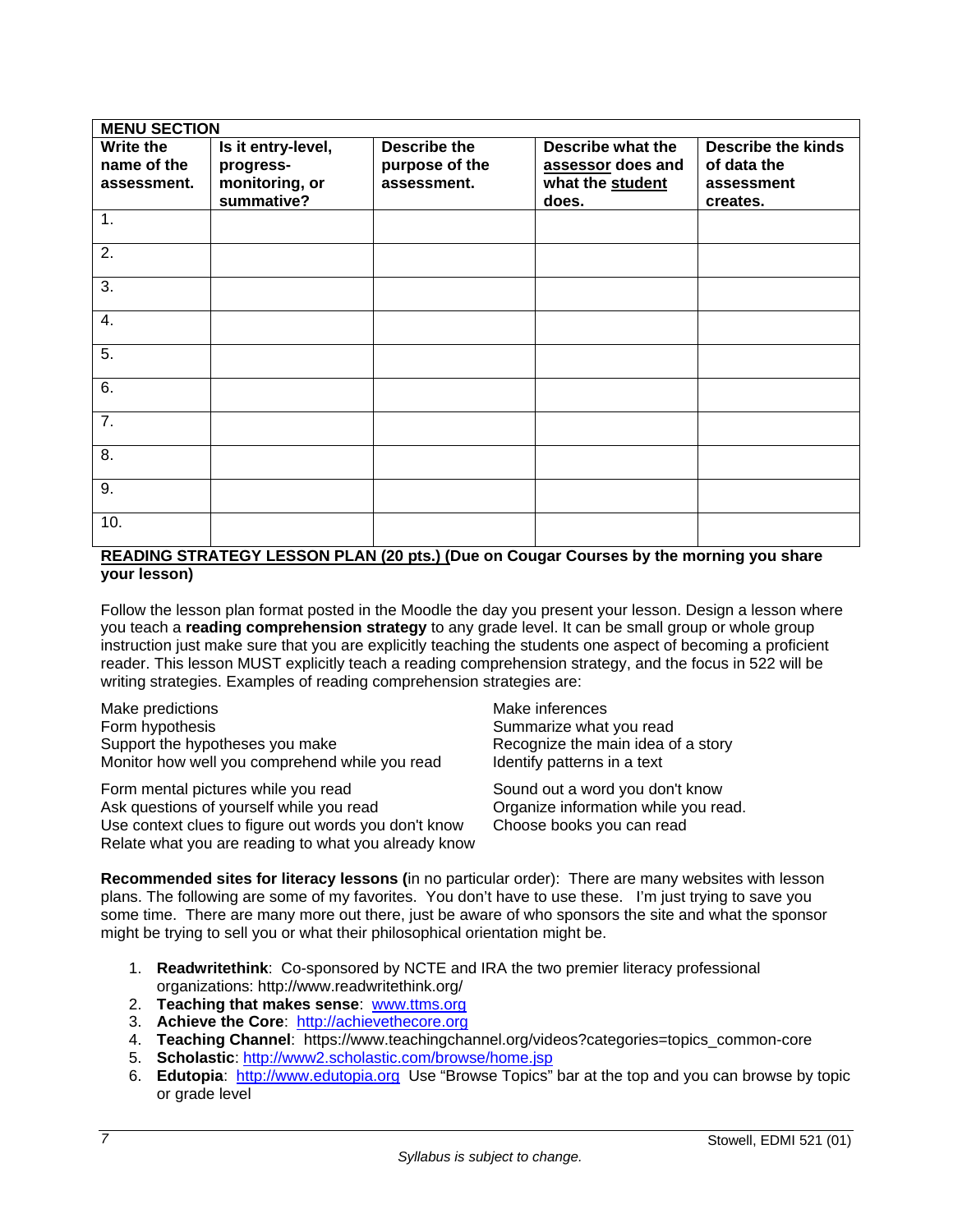- 7. **National Council of Teachers of English**: www.ncte.org. While you are there join the Ning: http://ncte2008.ning.com/
- 8. **Notice and Note Book Club:** https://www.facebook.com/groups/260078764136335/?fref=nf Teachers across the nation freely share how they are implementing reading strategies, including resources they create, books they are using and lessons
- 9. **Reading Quest:** A great site full of comprehension strategies for all content areas: **http://www.readingquest.org/strat/**
- 10. **Strategies for reading comprehension:** http://www.readingresource.net/strategiesforreadingcomprehension.html
- 11. **Web English Teacher:** http://webenglishteacher.com/
- 12. **English Companion:** http://www.englishcompanion.com/
- Materials by Jim Burke, high school teacher and author of many excellent books. Go to "classroom resources" on top bar.

*Important*: Your lesson must address the needs of mainstream students, as well as make provisions for second language learners, students presenting difficulty, and accelerated students. How are you going to work with students who are having difficulty? How will you scaffold second language learners' learning during the lesson? How will your lesson provide enrichment for accelerated students? Will you meet with students individually or in a small group while other students work independently? Us the lesson template posted in Cougar Courses

**Reading reflections (30 pts.)**: It is expected that everyone will understand all the readings and will come to class prepared to discuss them. Write at least 3 comments or questions from the readings for that session. **Do not summarize**. Please give thoughtful reactions, responses, and reflections. If the readings are from more than one book, try to comment on more than one book. We will use these as the basis of our discussion at the beginning of some classes. These should be posted in Cougar Courses **before** each session and they should show that you have done the reading. Do NOT do reading reflections for the adolescent novels. **You have 2 free passes!**

*Literature Circles (Due Oct. 10)*: We will read the books before our class session (see schedule and look for literature circles), engage in discussion and brainstorm teaching and learning activities that could be implemented in reading/language arts classrooms. You will meet before reading the books and choose the role you will prepare for when discussing the book. You can download and print your role here: http://www.ipadlitcircles.com/uploads/1/0/6/6/10664962/lit\_circles.role\_sheets.pdf\_or I can provide paper copies. The multicultural books are chosen to represent various genres, multiple perspectives and characters from a variety of backgrounds.

## **No final exam.**

## **Expected Dispositions for the Education Profession**

Education is a profession that has, at its core, certain dispositional attributes that must be acquired and developed. Teaching and working with learners of all ages requires not only specific content knowledge and pedagogical skills, but positive attitudes about multiple dimensions of the profession. The School of Education has identified six dispositions that must be evident in teacher candidates: social justice and equity, collaboration, critical thinking, professional ethics, reflective teaching and learning, and life-long learning. These dispositions have observable actions that will be assessed throughout the preparation program. For each dispositional element, there are three levels of performance - *unacceptable*, *initial target*, and *advanced target*. The description and rubric for the three levels of performance offer measurable behaviors and examples.

The assessment is designed to provide candidates with ongoing feedback for their growth in professional dispositions and includes a self-assessment by the candidate. The dispositions and rubric are presented, explained and assessed in one or more designated courses in each program as well as in clinical practice. Based upon assessment feedback candidates will compose a reflection that becomes part of the candidate's Teaching Performance Expectation portfolio. Candidates are expected to meet the level of *initial target* during the program.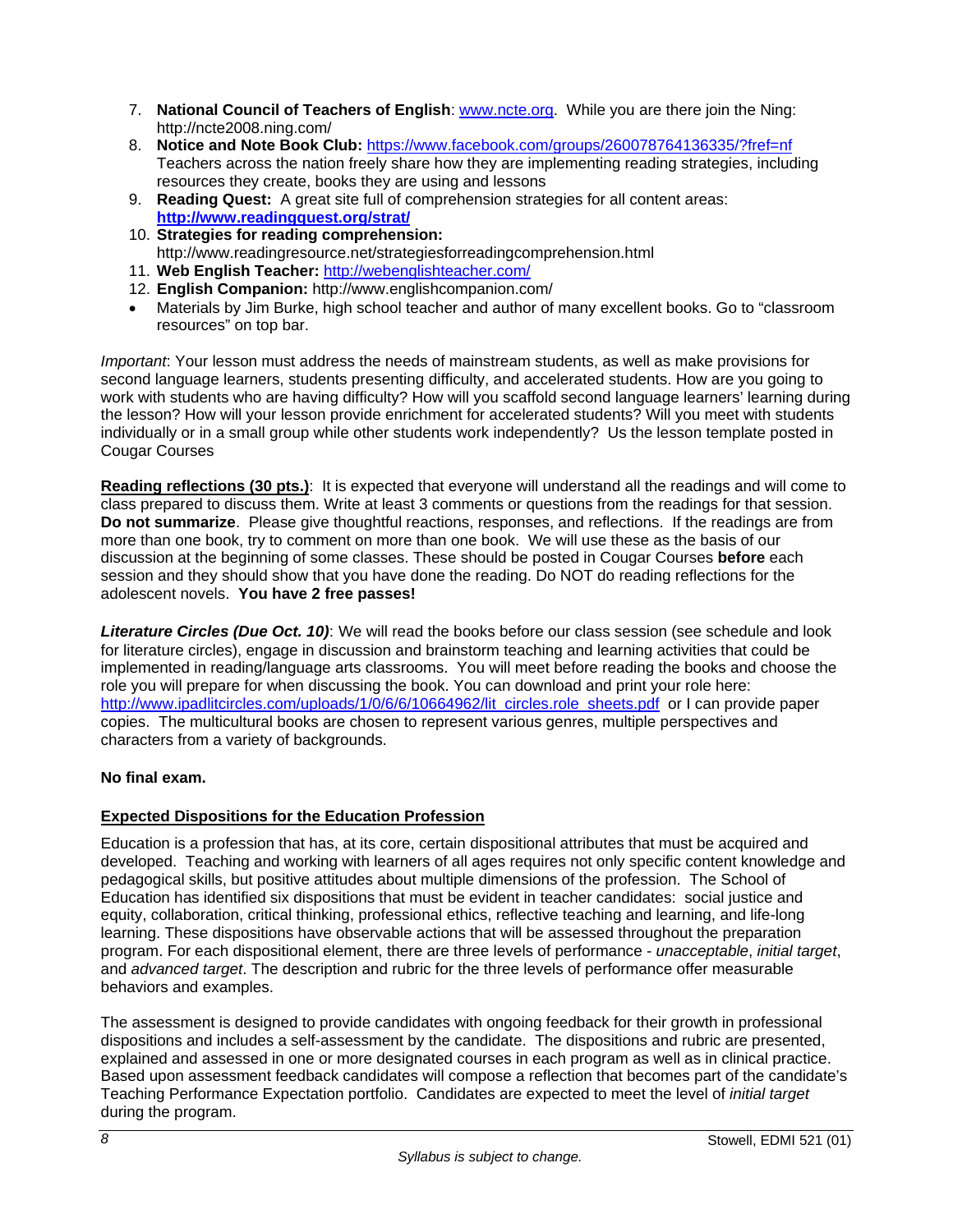# **SCHEDULE/COURSE OUTLINE**

| <b>Date</b>    | <b>Topic</b>                                                                      | <b>Readings/Assignments</b>                                                                                                                                                                                                                                                                                                                                                                       |
|----------------|-----------------------------------------------------------------------------------|---------------------------------------------------------------------------------------------------------------------------------------------------------------------------------------------------------------------------------------------------------------------------------------------------------------------------------------------------------------------------------------------------|
| Sept.2         | Overview of course                                                                | Resources: Open Minds pg.39-43                                                                                                                                                                                                                                                                                                                                                                    |
| am             | <b>Building community</b>                                                         |                                                                                                                                                                                                                                                                                                                                                                                                   |
| Sept. 6<br>pm  | Safe for all<br><b>Building community</b>                                         | "Why address gay issues with children" (Cougar Courses)<br>View "It's elementary" videos in moodle<br>Building Community chapter by L. Stowell (link in Cougar<br>Courses)<br>Choose one (or more):<br>"What to do the first week" (link in Cougar Courses)<br>"Helping black and Latino males succeed" (folder in Cougar<br>courses)<br>"More than a safe space"<br>"Let the care shine through" |
| Sept. 9<br>pm  | What is language?<br>What is literacy?<br>1 <sup>st</sup> language acquisition    | Johnston, P. G. Ivey & A. Faulkner, "Talking in class:<br>Remembering what is important about classroom talk".<br>(Cougar Courses)<br>Harste, J. "What do we mean by literacy now?" (Cougar<br>Courses)<br>Cooper, et al chapt. 1<br>Open Minds pg. 49-52                                                                                                                                         |
| Sept. 12<br>am | <b>Emergent literacy</b>                                                          | "Learning to read and write: Developmentally appropriate<br>practices for young children" (Cougar Courses)<br>Cunningham & Allington ch. 1                                                                                                                                                                                                                                                        |
| Sept. 16<br>pm | <b>Emergent literacy</b><br>Phonemic awareness<br>Concepts of print               | Cooper, et al chapt. 5<br>Optional:<br>Cunningham chpts. 2, 3, 4                                                                                                                                                                                                                                                                                                                                  |
| Sept. 19<br>pm | Early reading<br><b>Structure of English</b><br>Language                          | Cooper et al, chpt. 3<br>Duffy & Hoffman: "In pursuit of an illusion" (Cougar<br>Courses)                                                                                                                                                                                                                                                                                                         |
| Sept. 23<br>am | <b>Guided Reading</b><br>Shared reading<br>Reading in CA Common<br>Core Standards | Cunningham & Allington ch. 1, 2<br>Cooper, et al chapt. 2<br>Optional:<br>Cunningham, chpt. 5<br>http://www.cde.ca.gov/be/st/ss/index.asp<br>http://www.cde.ca.gov/ci/rl/cf/elaeldfrmwrksbeadopted.asp                                                                                                                                                                                            |
| Sept. 26<br>am | Phonics<br>Fluency                                                                | Cunningham & Allington ch. 4, 5<br>Applegate, et al: "She's my best reader: She just can't<br>comprehend" (Cougar Courses)<br>Optional:<br>Cunningham chpts. 6, 7, 8, 14, 15<br>Optional: Trachtenberg, "Using children's lit to enhance<br>phonics instruction"(Cougar Courses) (Download and save<br>to study for RICA)<br>Bring Phonics they use to class (if you have it)                     |
| Sept. 28<br>am | <b>Primary grade</b><br>observation                                               |                                                                                                                                                                                                                                                                                                                                                                                                   |